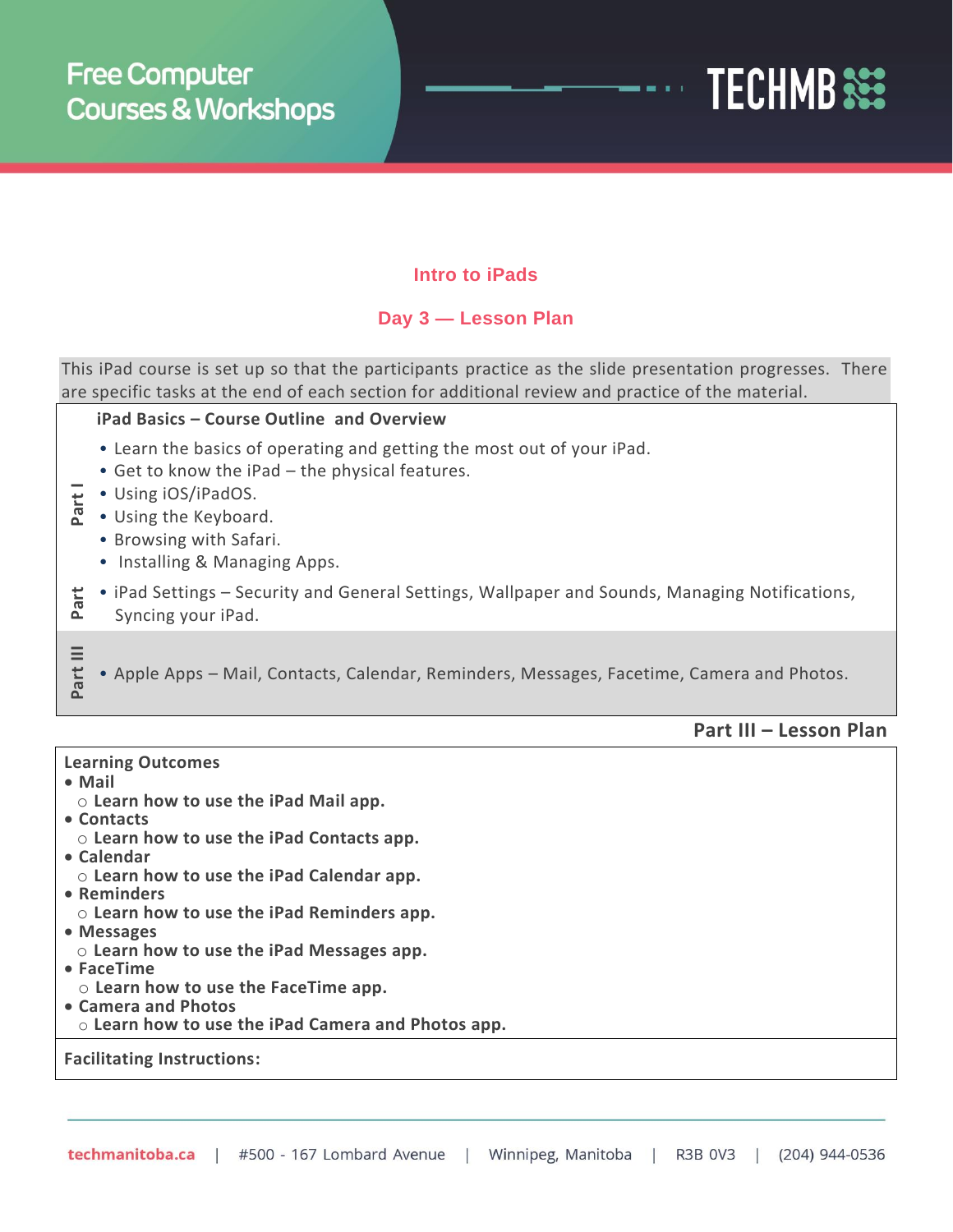# **Free Computer Courses & Workshops**

|                   | ! Each participant is required to bring their own iPad, charger and charger cable to each class.<br>Encourage participants to make sure their iPad is at 100% (charge) for class!                                                                                                                                                                                                                                                                                                                                                                                        |                                           |
|-------------------|--------------------------------------------------------------------------------------------------------------------------------------------------------------------------------------------------------------------------------------------------------------------------------------------------------------------------------------------------------------------------------------------------------------------------------------------------------------------------------------------------------------------------------------------------------------------------|-------------------------------------------|
|                   | • Instructor should have their own iPad, charger and charger cable, as well as, access to a working<br>computer and Projector to run the PowerPoint Presentations. It would also be ideal if the instructor<br>could project their iPad onto the Smart Board.                                                                                                                                                                                                                                                                                                            |                                           |
|                   | • A (15-minute) break should be provided to participants to rest eyes. It's important to promote healthy<br>screen habits.                                                                                                                                                                                                                                                                                                                                                                                                                                               |                                           |
|                   | • The presentation is set up so that the participants practice as the slide presentation progresses.<br>There are specific tasks at the end of each section for additional review and practice of the material.                                                                                                                                                                                                                                                                                                                                                          |                                           |
| <b>Materials:</b> | . PowerPoint presentation. Print out of the presentation's Notes Page to support the presentation.<br>. Optional: If you wish to provide handout notes to the participants, I suggest printing the slide<br>presentation out using the setting: Handouts, 3 Slides, Scale to Fit.<br>• Optional Handout: "5 Hidden iOS Features" ** Referred to as Bonus Practice if time allows. **<br>• Answer Key - iPad Review Test (for instructor reference only).<br>• Post-training Survey.<br>. You may want to have some charging bars available in case recharging is needed. |                                           |
| <b>Time</b>       | <b>Topic</b>                                                                                                                                                                                                                                                                                                                                                                                                                                                                                                                                                             | <b>Material / Practice</b><br><b>Task</b> |
| 5<br>min          | Review learning outcomes for today's class.                                                                                                                                                                                                                                                                                                                                                                                                                                                                                                                              |                                           |
| 25<br>min         | Mail - Learn how to use the iPad Mail app.<br>o Slides 3-7: Progress through the slides, read the lecture notes,<br>present the information, and actively guide the participants through<br>the various features of the Mail App.                                                                                                                                                                                                                                                                                                                                        | Task 10<br>Create an email                |

**TECHMB** 333

signature.

o Slide 8: Task 10 challenges the participants to (independently) put in

to practice what was demonstrated in the previous slides.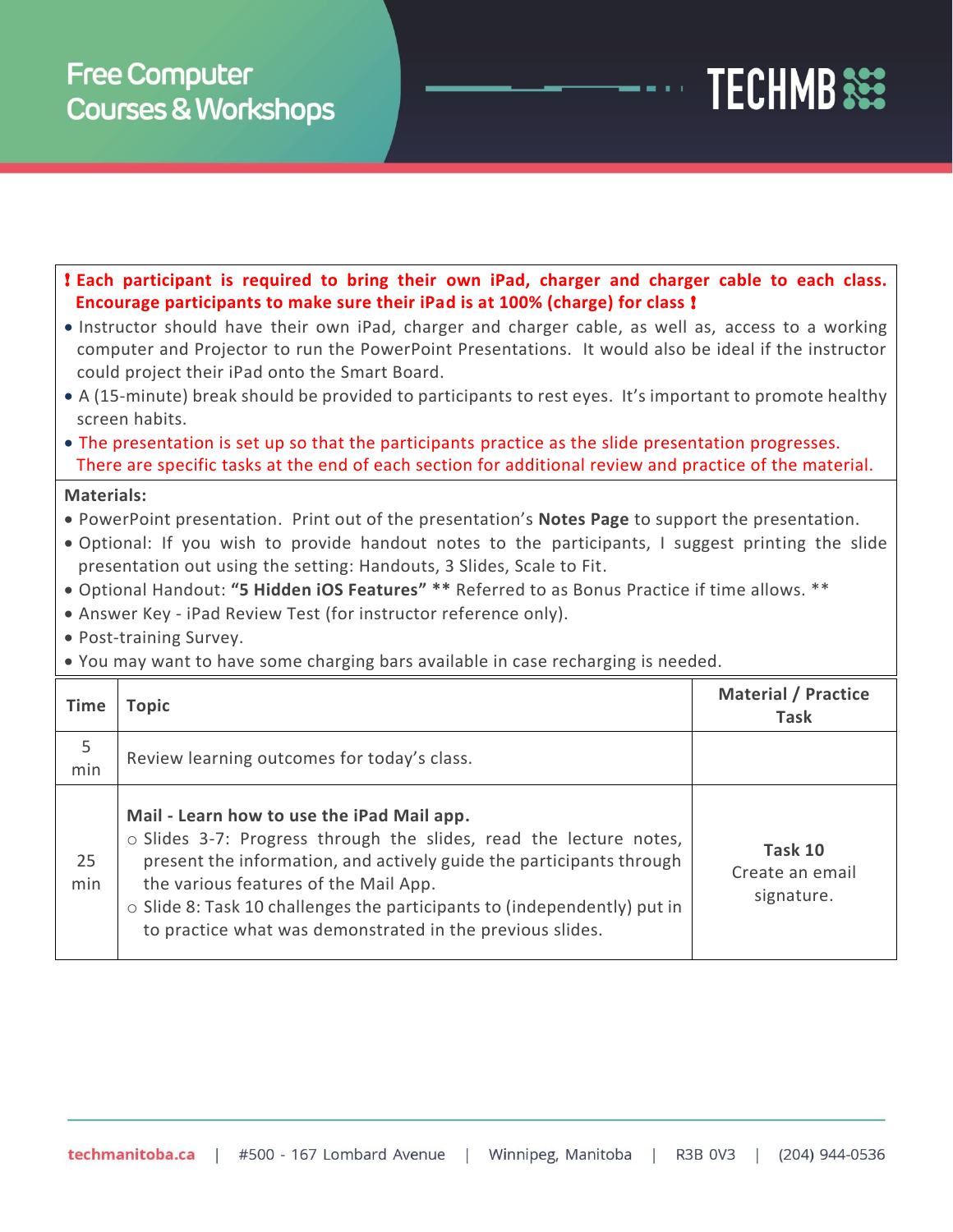# **Free Computer** Courses & Workshops

| 20<br>min | Contacts - Learn how to use the iPad Contacts app.<br>o Slides 9-19: Progress through the slides, read the lecture notes,<br>present the information, and actively guide the participants through<br>the various features of Contacts App.<br>o Slide 20: Task 11 challenges the participant to (independently) put<br>in to practice what was demonstrated in the previous slides.           | Task 11<br>Add (at least one)<br>Relationship Label to<br>your contact card. |
|-----------|-----------------------------------------------------------------------------------------------------------------------------------------------------------------------------------------------------------------------------------------------------------------------------------------------------------------------------------------------------------------------------------------------|------------------------------------------------------------------------------|
| 20<br>min | Calendar - Learn how to use the iPad Calendar app.<br>o Slides 21 - 25: Progress through the slides, read the lecture notes,<br>present the information, and actively guide the participants through<br>the various features of the Calendar.<br>o Slide 26: Task 12 challenges the participant to (independently) put<br>in to practice what was demonstrated in the previous slides.        | Task 12<br>Add and event to your<br>Calendar.                                |
| 20<br>min | Reminders - Learn how to use the iPad Reminders app.<br>o Slides 27 - 34: Progress through the slides, read the lecture notes,<br>present the information, and actively guide the participants through<br>the various features of the Reminders App.<br>o Slide 35: Task 13 challenges the participant to (independently) put<br>in to practice what was demonstrated in the previous slides. | Task 13<br>Add a Reminder-<br>Make a Grocery List.                           |
|           | $Break -15 mins$                                                                                                                                                                                                                                                                                                                                                                              |                                                                              |
| 20<br>min | Messages - Learn how to use the iPad Messages app.<br>o Slides 36 - 42: Progress through the slides, read the lecture notes,<br>present the information, and actively guide the participants through<br>the various features of the Messages App.<br>o Slide 43: Task 14 challenges the participant to (independently) put<br>in to practice what was demonstrated in the previous slides.    | Task 14<br>Practice in messages!                                             |

**TECHMB SEE** 

 $\frac{1}{2}$  and  $\frac{1}{2}$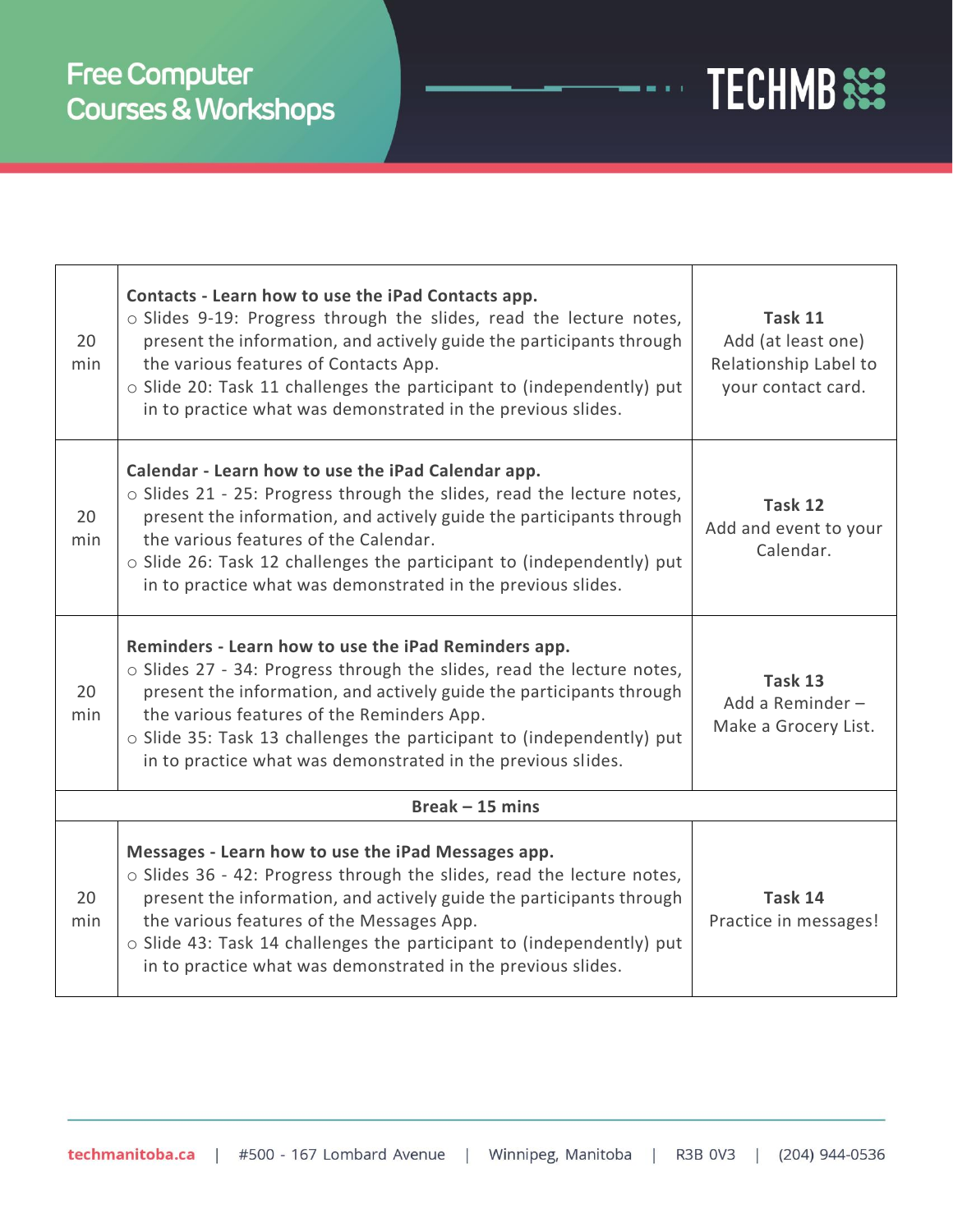

| 25<br>min | FaceTime - Learn how to use the FaceTime app.<br>o Slides 44 - 47: Progress through the slides, read the lecture notes,<br>present the information, and actively guide the participants through<br>the various features of the FaceTime App.<br>$\circ$ Slide 48: Task 14 challenges the participant to (independently) put<br>in to practice what was demonstrated in the previous slides. | Task 15<br>Facetime |
|-----------|---------------------------------------------------------------------------------------------------------------------------------------------------------------------------------------------------------------------------------------------------------------------------------------------------------------------------------------------------------------------------------------------|---------------------|
|-----------|---------------------------------------------------------------------------------------------------------------------------------------------------------------------------------------------------------------------------------------------------------------------------------------------------------------------------------------------------------------------------------------------|---------------------|